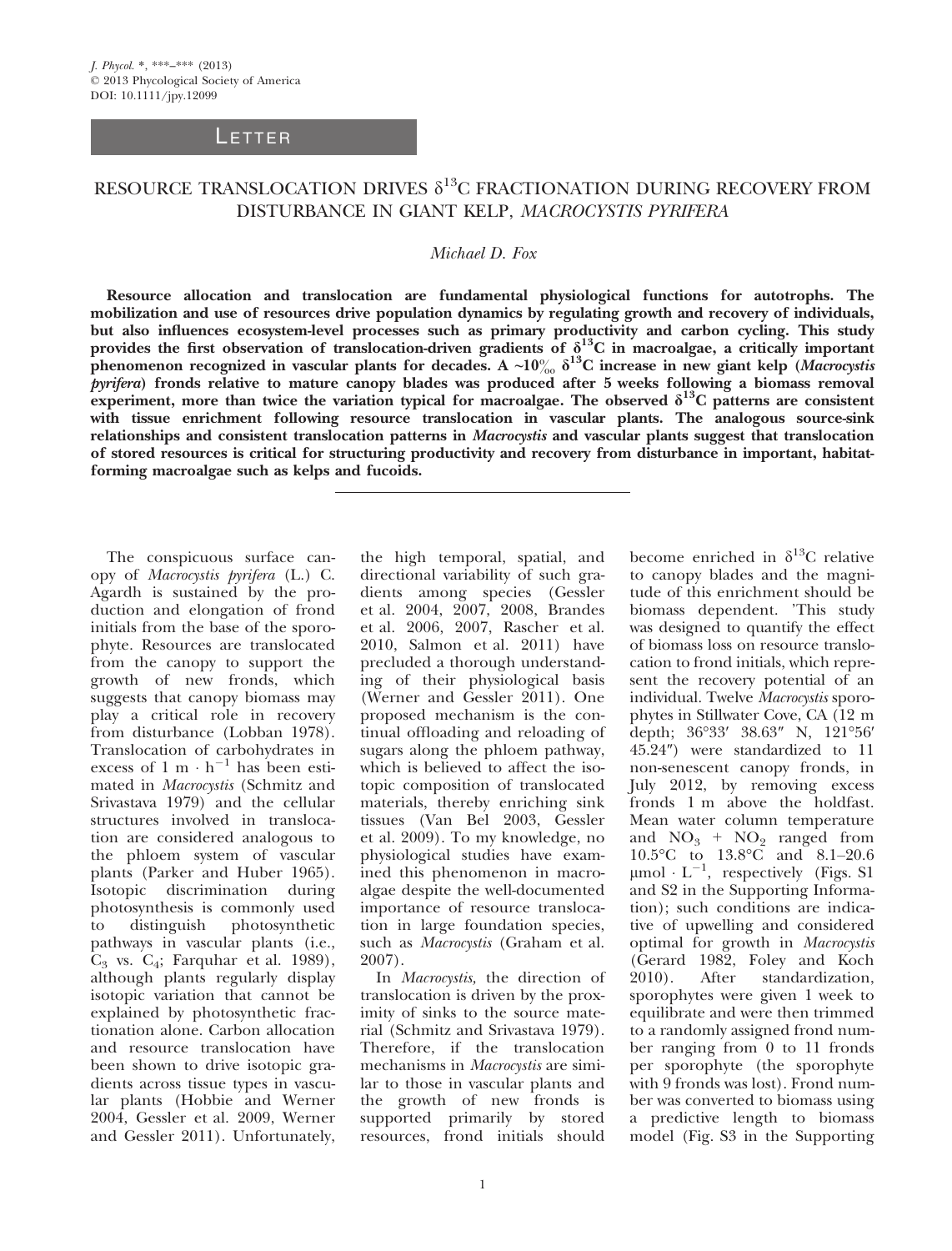typically  $1\%_{00}$ –3% (Cernusak et al. 2009, Salmon et al. 2011), but daily variations of up to  $14.8\%$ have been observed in leaf  $\delta^{13}\overset{\circ}{C}$ (Werner and Gessler 2011). In this study, the dominant sinks (initials) in *Macrocystis* were enriched in  $\delta^{13}$ C on average up to  $10\%$  relative to canopy blades (sources) over 5 weeks (Fig. 1).

The magnitude of this shift was directly proportional to biomass loss and was driven by significant interactions between tissue type and remaining biomass. This pattern suggests that carbon allocation to frond initials is regulated by the amount of extant biomass (Table S1 in the Supporting Information).  $\delta^{13}C$  enrichment



• Frond Initials 
o Mature Canopy Blades

FIG. 1. Comparison of  $\delta^{13}C$  in frond initials and mature canopy blade tissue. Tissue comparisons were made against the percentage of original biomass left on individual sporophytes after experimental manipulations prior to week 1. (a) before biomass manipulations, (b) week 1 of the experiment, (c) week 3, and (d) week 5 (end of the experiment). Tissue chemistry comparisons were made using an analysis of covariance (ANCOVA) to detect significant interactions between tissue type and remaining biomass. Trend lines were used to help illustrate the interaction terms and are only presented for time periods in which a significant interaction effect was detected and not when individual factors were significant (biomass, week 1,  $P = 0.009$ ). Such a distinction was made because only significant interaction terms relate directly to translocation of resources. The trend lines were not intended to signify significant regressions, see the text for details. Significant interaction terms were only detected in c ( $P = 0.025$ ) and d ( $P = 0.003$ ).

logical relevance. Biomass production was calculated by converting the number of new fronds (>1 m in length) produced per sampling period to biomass. All sporophytes were sampled before biomass manipulation and 1, 3, and 5 weeks following manipulation. Due to the high diel variability in isotopic signatures observed in vascular plants (Werner and Gessler 2011), tissue samples were collected mid-morning during each sampling period to standardize for such variability. Blades were collected from mature and initial fronds and cleaned of epiphytes. A 2–5 g subsample was dried at 60°C for 72 h, homogenized in a ball mill and analyzed for  $\delta^{13}C$ ,  $\delta^{15}$ N, %C and %N at the University of Wyoming Stable Isotope Facility. Changes in chemical constituents of blade tissue were used to identify changes in bulk composition (%C, %N) and  $\delta^{13}$ C and  $\delta^{15}$ N were used to examine physiological changes between tissues. Given the direct relationship between resource translocation from mature blades to frond initials and the<br>biomass-dependent nature of biomass-dependent nature of resource availability, ANCOVA was used to detect significant interactions between tissue type (mature vs. initial fronds) and sporophyte biomass. The interaction term provides the most accurate metric to test for translocation and was therefore the focus of this study. A tissue effect would likely indicate biomass-independent ontogenetic differences in tissue chemistry and a biomass effect would likely indicate changes driven by growth rates, neither of which were the specific focus of this study. Relationships between additional variables were examined using linear least-squares regression to elucidate drivers of change in tissue chemistry.

Information) and a site-specific mean frond length to improve eco-

Heterotrophic tissues (sinks), such as stems and roots, are typically 13C-enriched relative to leaves (sources) in vascular plants (Cernusak et al. 2009). The magnitude of these gradients is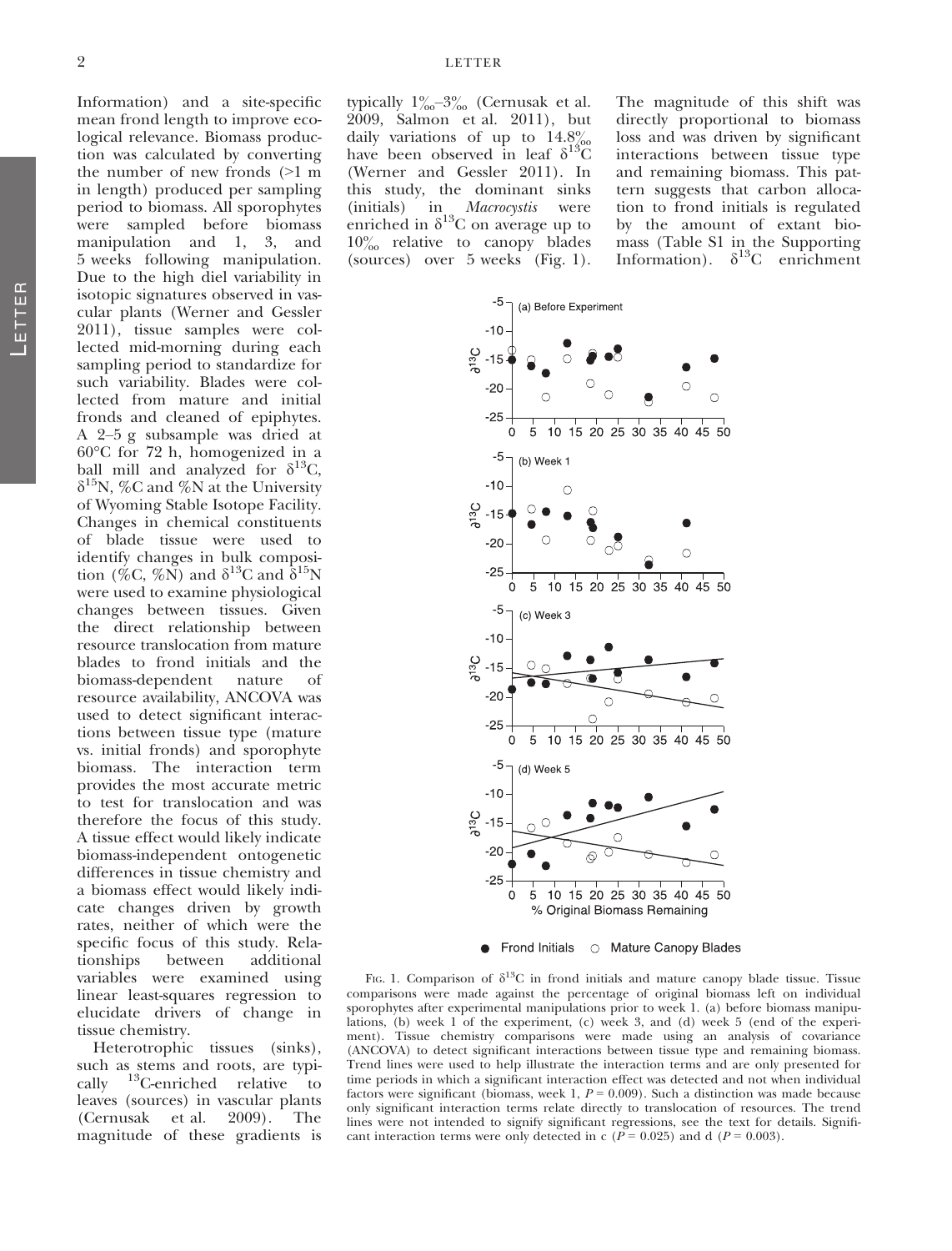was dependent on the production of new biomass; no new biomass was produced during week 1 and therefore no difference in  $\delta^{13}C$ values was observed between initial and mature blades until week 3 (Fig. 1, a and b). However, a significant biomass effect was detected in week 1 (Table S1). This effect was likely strengthened by tradeoffs between growth of mature blades and translocation to frond initials that occurred in response to biomass loss. Sporophytes that lost more biomass likely used existing resources to produce more canopy biomass during week 1 instead of translocating resources to frond initials, reducing their overall depletion in  $\delta^{13}$ C. This pattern is consistent with what was observed in weeks 3 and 5, but no interaction term was detected because the  $\delta^{13}$ C signature of the frond initials had not yet changed significantly. By week 3, frond initials had slightly higher  $\delta^{13}$ C on sporophytes with greater biomass (Fig. 1c; Regression:  $F_{(1,9)} = 1.946$ ,  $P = 0.196$ ,  $r^2 = 0.178$  (initials);  $F_{(1,8)} = 4.018$ ,  $P = 0.080$ ,  $r^2 = 0.334$  [mature]). By week 5, frond initials on sporophytes possessing <10% of their

original biomass had lower  $\delta^{13}C$ values relative to mature blades, while initials on sporophytes with >10% of original biomass had significantly higher  $\delta^{13}$ C values (Fig. 1d; Regression:  $F_{(1,9)} = 7.244$ ,  $P = 0.025$ ,  $r^2 = 0.446$  (initials);  $F_{(1,8)} = 7.710, P = 0.024, r^2 = 0.491$ [mature]). This observed enrichment of frond initials (Fig. 1), the primary sinks in this experiment, is indicative of increased translocation of 13C-enriched compounds from mature blades to frond initials and is highly consistent with the fractionation observed during translocation in vascular plants. Interestingly, C/N ratios did not produce this pattern suggesting that resource translocation within Macrocystis is best tracked by changes in  $\delta^{13}$ C (Table S1).

Stored reserves are critical for recovery from disturbance in autotrophs. Maunoury-Danger et al. (2010) blocked the supply of carbon from leaves to stems in sessile oaks, Quercus petraea, and found that tissues below the block became enriched in  $\delta^{13}$ C due to reliance on starch reserves. Similarly, frond initials on Macrocystis sporophytes with <10% of their original biomass lacked access to reserves and consequently had lower  $\delta^{13}$ C values, likely due to increased uptake of  $CO<sub>2</sub>$  relative to  $HCO<sub>3</sub>$  as photosynthetic substrate (Raven et al. 2002). Depletion in  $\delta^{13}$ C of frond initials directly reduced biomass production thereby inhibiting recovery (Fig. 2a; Regression:  $F_{(1,2)} = 370.852, \quad P = 0.003, \quad r^2 =$ 0.995). Conversely, initials on sporophytes with >10% of their original biomass were actively enriched in  $\delta^{13}$ C through the translocation of stored reserves.

Mobilization of stored carbohydrates has been well documented in kelps (Black 1954, Chapman and Craigie 1978, Gagné et al. 1982). Excess photosynthate is typically stored as laminarin and converted to mannitol before being translocated to areas of active growth (Kremer 1981). Stored starches can be enriched up to  $4\%$  in  $\delta^{13}$ C relative to recently assimilated carbohydrates (Gleixner et al. 1998, Tcherkez et al. 2004) and result in  $\delta^{13}$ C enrichment of sink tissues when metabolized in vascular plants (Damesin et al. 1998, Badeck et al. 2005, Maunoury-Danger et al. 2010). Translocation of mannitol to frond initials should therefore drive an increase in  $\delta^{13}$ C and in



FIG. 2. (a) Production of biomass from weeks 1 to 3 of the experiment compared with the  $\delta^{13}C$  enrichment of frond initials during week 3. Data points represent the mean of independent plants that produced identical biomass during the time period. The rough estimates of biomass used in this experiment do not capture small variability in biomass and are based off the number of fronds produced; in cases where sporophytes produced the same number of fronds, their biomass production was identical. As such, the results of this analysis are non-conservatively biased, however, the direction and magnitude of the relationship are more important than the predictive abilities of the model for this particular study. From left to right, the means were calculated from three, four, and three sporophytes, respectively; data for the plant that produced ~6 kg ( $\delta^{13}C = -11.3$ ) are for a single sporophyte. Standard error for all mean values was  $\sim 0.72\%$   $\delta^{13}$ C. Error bars were not visible on the data points and therefore omitted from the figure. The line represents best fit (Leastsquares linear regression:  $\delta^{13}C = -17.623$  (±0.203) + 1.038 (±0.054) \* biomass;  $F_{(1,2)} = 370.852$ ,  $P = 0.003$ ,  $r^2 = 0.995$ ). (b) Relationship between  $\delta^{13}$ C and% bulk carbon [C] in frond initials during week 3. The line represents best fit (Least-squares linear regression:  $\delta^{13}$ C = -37.306 (±4.779) + 0.792 (±0.171) \* [C];  $F_{(1,9)} = 21.431$ ,  $P = 0.001$ ,  $r^2 = 0.704$ ).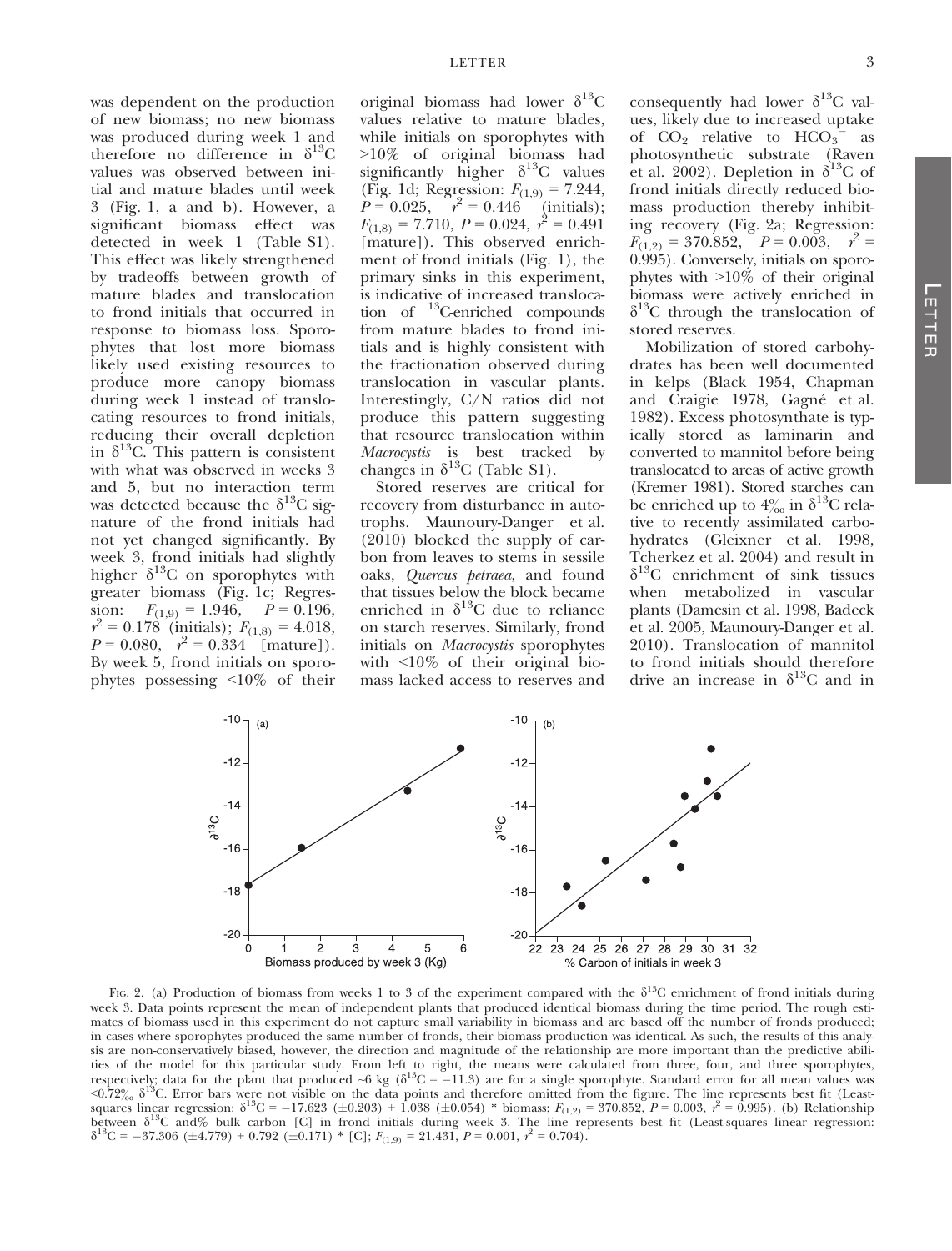overall% carbon (C). This hypothesis is supported by the  $\sim 7\%$ increase of carbon observed in enriched initials (Fig. 2b; Regression:  $F_{(1,9)} = 21.431, P = 0.001,$  $r^2 = 0.704$ ). The  $\delta^{13}$ C of initials ranged from  $-11.3\%$  to  $-18.6\%$ with corresponding [C] of 30.5% and 23.5%, respectively. A  $\delta^{13}C$ shift of  $\sim 8\%$  is very large and such variability has significant implications for understanding trophic interactions in algal-dominated systems (Dethier et al. 2013). Additionally, the strong correlation between biomass production during weeks 1–3 and  $\delta^{13}$ C enrichment of frond initials (Fig. 2a) could be explained by a rapid sinkto-source transition in juvenile fronds. Such transitions have been observed in new tree leaves (Keel and Schädel 2010) and would allow surplus resources to be diverted to adjacent frond initials.

This study provides the first empirical evidence of translocation-mediated recovery in macroalgae and a novel approach to understanding the physiological mechanisms behind it. To validate the hypothesized mechanisms in kelps, future research should develop compound-specific stable isotope values for mannitol and laminarin. Sporophyte biomass is one of the most important factors driving variability in primary production of Macrocystis populations (Reed et al. 2008, 2011) and an improved understanding of isotopic fractionation during translocation in kelps will provide critical insights to the processes governing population dynamics and productivity in Macrocystis forests worldwide. The importance of resources stored within active biomass also has substantial implications for Macrocystis harvesting and farming. While further work is necessary to determine optimum harvesting strategies and direct impacts of harvesting, the results of this study suggest that considering the percentage of biomass removed from individual sporophytes is important for maintaining sustainable harvests. Finally, given the complex source-sink

relationships, high rates of translocation, and similarities to vascular plants, Macrocystis may serve as a model species to elucidate the basic physiological mechanisms regulating post-photosynthetic fractionation in marine and terrestrial autotrophs.

Thanks to the anonymous reviewers of this manuscript for insightful comments and discussion. A special thanks to Seth Newsome for coordinating the analysis of my samples at the University of Wyoming Stable Isotope Facility, his encouragement throughout the project, and helpful comments on an early version of this manuscript. I would also like to thank Mike Graham for his guidance and continued support; Arley Muth, Jasmine Ruvalcaba, and Scott Hamilton for field assistance; and Moss Landing Marine Labs diving and marine operations program. This study was funded by National Science Foundation Grant at MHG OCE-0752523. The author was supported by funding from the Academy of Underwater Arts and Sciences Zale Parry Scholarship, American Academy of Underwater Sciences, California State University COAST award, Central California Council of Diving Clubs, David and Lucile Packard Foundation, Dr. Earl H. Myers and Ethel M. Myers Oceanographic and Marine Biology Trust, Moss Landing Marine Labs John H. Martin Scholarship, and the Underwater Society of America.

MICHAEL D. FOX

Moss Landing Marine Laboratories, 8272 Moss Landing Road, Moss Landing, California 95039, USA. E-mail: mfox@mlml.calstate.edu

Received 31 May 2013. Accepted 2 July 2013.

Editorial Responsibility: M. Graham (Co-Editor)

- Badeck, F. W., Tcherkez, G., Nogues, S., Piel, C. & Ghashghaie, J. 2005. Postphotosynthetic fractionation of stable carbon isotopes between plant organs —a widespread phenomenon. Rapid Commun. Mass Spectrom. 19:1381–91.
- Black, W. A. P. 1954. Concentration gradients and their significance in Laminaria saccharina  $(\tilde{L})$  Lamour. J. Mar. Biol. Assoc. U. K. 33:49–60.
- Brandes, E., Kodama, N., Whittaker, K., Weston, C., Rennenberg, H., Keitel, C., Adams, M. A. & Gessler, A. 2006. Short-term variation in the isotopic composition of organic matter allocated from the leaves to the stem of

Pinus sylvestris: effects of photosynthetic and postphotosynthetic carbon isotope fractionation. Glob. Change Biol. 12:1922–39.

- Brandes, E., Wenninger, J., Koeniger, P., Schindler, D., Rennenberg, H., Leibundgut, C., Mayer, H. & Gessler, A. 2007. Assessing environmental and physiological controls over water relations in a Scots pine (Pinus sylvestris L.) stand through analyses of stable isotope composition of water and organic matter. Plant Cell Environ. 30:113–27.
- Cernusak, L. A., Tcherkez, G., Keitel, C., Cornwell, W. K., Santiago, L. S., Knohl, A., Barbour, M. M., Williams, D. G., Reich, P. B. & Ellsworth, D. S. 2009. Why are non-photosynthetic tissues generally  $^{13}$ C enriched compared with leaves in  $C_3$  plants? Review and synthesis of current hypotheses. Funct. Plant Biol. 36:199–213.
- Chapman, A. R. O. & Craigie, J. S. 1978. Seasonal growth in Laminaria longicuris: relations with reserve carbohydrate storage and production. Mar. Biol. 46:209–13.
- Damesin, C., Rambal, S. & Joffre, R. 1998. Seasonal and annual changes in leaf  $\delta^{13}$ C in two co-occurring Mediterranean oaks: relations to leaf growth and drought progression. Funct. Ecol. 12:778–85.
- Dethier, M., Sosik, E., Galloway, A., Duggins, D. & Simenstad, C. 2013. Addressing assumptions: variation in stable isotopes and fatty acids of marine macrophytes can confound conclusions of food web studies. Mar. Ecol. Prog. Ser. 478:1–14.
- Farquhar, G. D., Ehleringer, J. R. & Hubick, K. T. 1989. Carbon isotope discrimination and photosynthesis. Annu. Rev. Plant Physiol. Plant Mol. Biol. 40:503–37.
- Foley, M. M. & Koch, P. L. 2010. Correlation between allochthonous subsidy input and isotopic variability in the giant kelp, Macrocystis pyrifera in central California, USA. Mar. Ecol. Prog. Ser. 409:41–50.
- Gagne, J. A., Mann, K. H. & Chapman, A. R. O. 1982. Seasonal patterns of growth and storage in Laminaria longicruris in relation to differing patterns of availability of nitrogen in the water. Mar. Biol. 69:91–101.
- Gerard, V. A. 1982. Growth and utilization of internal nitrogen reserves by the giant kelp Macrocystis pyrifera in a lownitrogen environment. Mar. Biol. 66:27–35.
- Gessler, A., Brandes, E., Buchmann, N., Helle, G., Rennenberg, H. & Barnard, R. L. 2009. Tracing carbon and oxygen isotope signals from newly assimilated sugars in the leaves to the tree-ring archive. Plant Cell Environ. 32:780–95.
- Gessler, A., Keitel, C., Kodama, N., Weston, C., Winters, A. J., Keith, H., Grice, K., Leuning, R. & Farquhar, G. D. 2007.  $\delta^{13}$ C of organic matter transported from the leaves to the roots in Eucalyp-